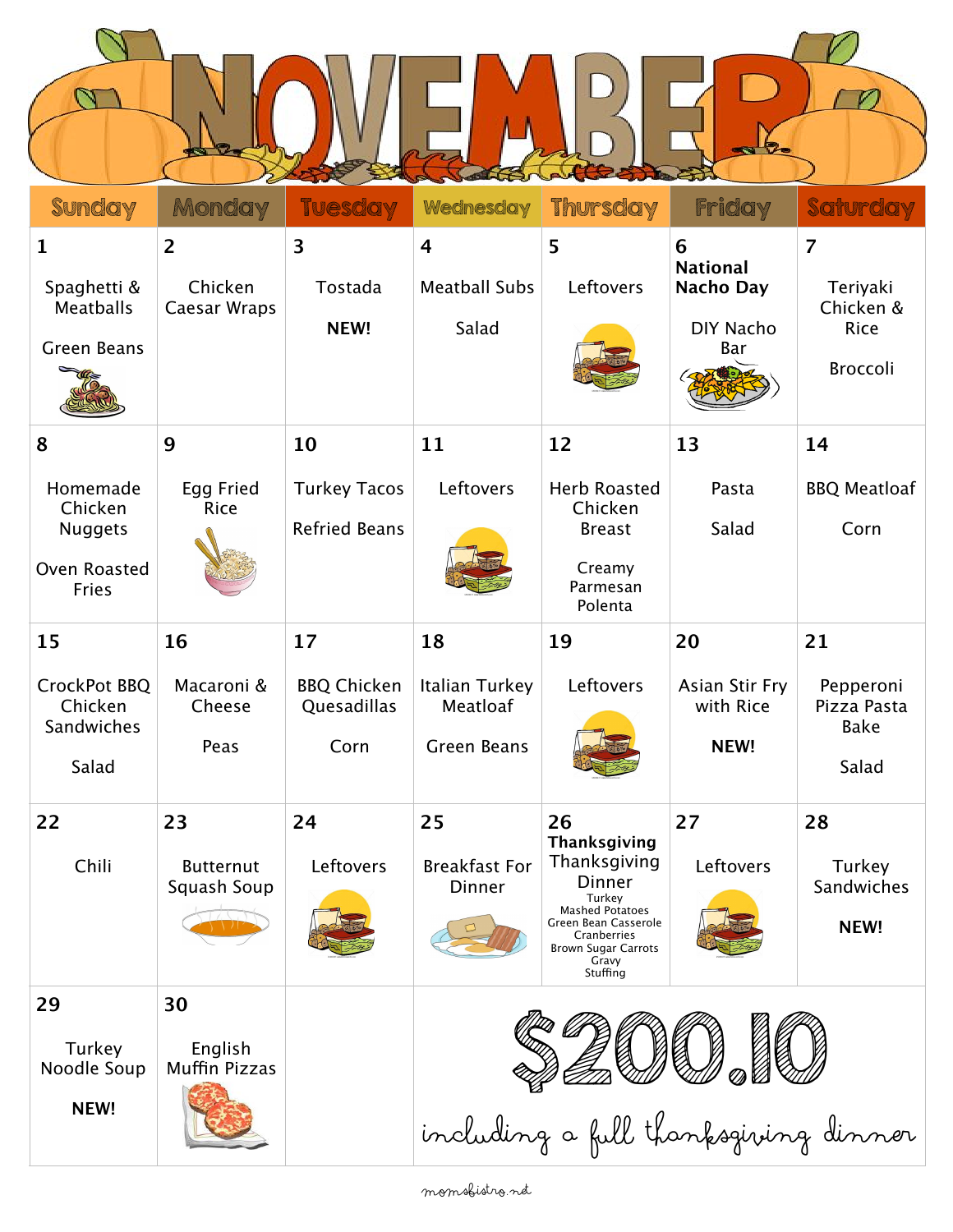# Grocery List - Week One

#### November 1 - 7

| Produce                  | Grocery                                                                                                                                                                                | Dairy                       | <b>Meat &amp; Poultry</b> |  |
|--------------------------|----------------------------------------------------------------------------------------------------------------------------------------------------------------------------------------|-----------------------------|---------------------------|--|
| bag salad mix            | 1, 16 oz spaghetti                                                                                                                                                                     | parmesan cheese             | 1.5 lbs ground beef       |  |
| 1 head romaine lettuce   | 2, 28 oz crushed tomatoes                                                                                                                                                              | 2, 8 oz shredded cheddar    | 3 lbs chicken breast      |  |
| 1 head garlic            | 2, 28 oz tomato sauce                                                                                                                                                                  | 1, 8 oz shredded mozzarella | 1, 12 oz bacon            |  |
| 2 jalapeños (1/4 lb)     | 2, 28 oz tomato puree                                                                                                                                                                  | 1, 18pk eggs                | Frozen                    |  |
| 1 red onion (1/2 lb)     | 1, 10 pk flour tortillas                                                                                                                                                               |                             | 1, 16 oz green beans      |  |
| 1 lb roma tomatoes       | caesar salad dressing                                                                                                                                                                  |                             | 1, 16 oz broccoli         |  |
| <b>Bulk</b>              | hot dog buns                                                                                                                                                                           |                             |                           |  |
| 1 lb pinto beans         | tortilla chips                                                                                                                                                                         |                             |                           |  |
| 1 lb brown rice          | teriyaki sauce                                                                                                                                                                         |                             |                           |  |
| Notes:                   | - Freeze any leftover Spaghetti Sauce for meals later in the month<br>- Save parmesan cheese for recipes later in the month<br>- Freeze leftover beans for recipes laster in the month |                             |                           |  |
| <b>This Weeks Total:</b> |                                                                                                                                                                                        |                             |                           |  |

Grocery List - Week two

#### November 8-14

| Produce                  | Grocery                                                                                                                                                                                 | Dairy                    | <b>Meat &amp; Poultry</b> |  |
|--------------------------|-----------------------------------------------------------------------------------------------------------------------------------------------------------------------------------------|--------------------------|---------------------------|--|
| 1 bag salad mix          | soy sauce                                                                                                                                                                               | 1, 8 oz shredded cheddar | 3 lbs chicken breast      |  |
| 1 lb yellow onions       | diced tomatoes w/ green chile                                                                                                                                                           |                          | 1 lb ground turkey        |  |
| 1 head garlic            | 1, 15 oz pinto beans                                                                                                                                                                    |                          | 1 lb ground beef          |  |
| 1 head romaine lettuce   | 12 ct taco shells                                                                                                                                                                       |                          | Frozen                    |  |
| 2 roma tomatoes (1/2 lb) | 1, 16 oz pasta                                                                                                                                                                          |                          | 1, 16 $oz$ corn           |  |
| 2 lbs russet potatoes    | <b>BBQ</b> sauce                                                                                                                                                                        |                          | 1, 10 oz peas & carrots   |  |
| <b>Bulk</b>              |                                                                                                                                                                                         |                          |                           |  |
| 1/2 lb cornmeal          |                                                                                                                                                                                         |                          |                           |  |
|                          |                                                                                                                                                                                         |                          |                           |  |
| <b>Notes:</b>            | - Use up leftover eggs from last week for recipes this week<br>- Use leftover refried beans from last week on Tuesday<br>- Use some of the leftover spaghetti sauce for pasta on Friday |                          |                           |  |
| <b>This Weeks Total:</b> |                                                                                                                                                                                         |                          |                           |  |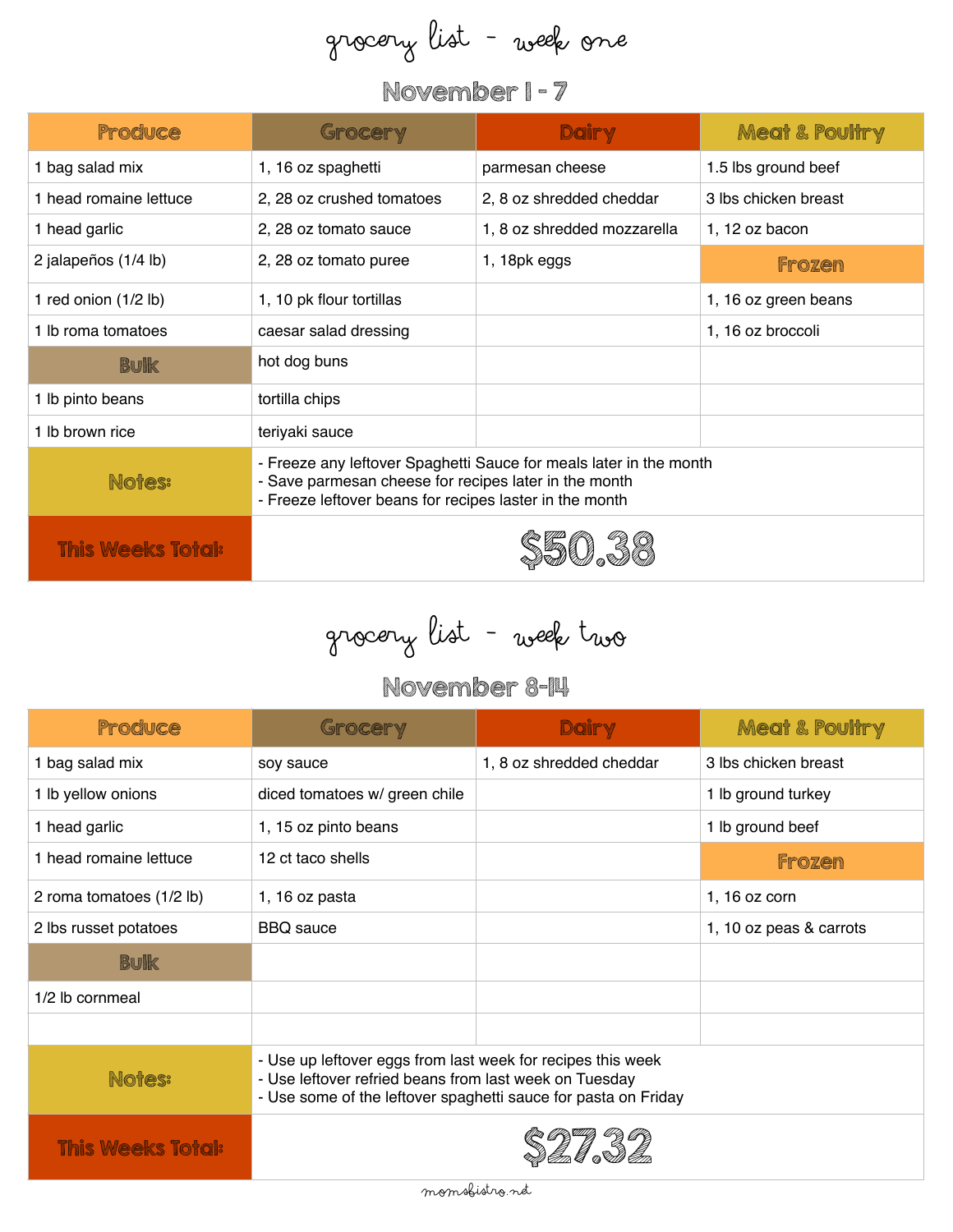grocery list - week three

## November 15-21

| Produce                      | Grocery                                                                                                                                                                                       | Dairy                       | <b>Meat &amp; Poultry</b> |  |
|------------------------------|-----------------------------------------------------------------------------------------------------------------------------------------------------------------------------------------------|-----------------------------|---------------------------|--|
| 2 bags salad mix             | hamburger buns                                                                                                                                                                                | 1, 8oz cream cheese         | 3 lbs chicken breast      |  |
| 1 lb onion                   | <b>BBQ</b> sauce                                                                                                                                                                              | $1, 18$ pk eggs             | 1 lb ground turkey        |  |
| 1 zucchini (1/4 lb)          | 2, 16 oz pasta                                                                                                                                                                                | 1, 8 oz shredded cheddar    | 1, 6 oz pepperoni         |  |
| 1 lb carrots                 | 1, 16 oz velveeta                                                                                                                                                                             | 1, 8 oz whole milk ricotta  | Frozen                    |  |
| 1/2 head cabbage (1 1/5 lbs) | 1, 10 pk flour tortillas                                                                                                                                                                      | 1, 8 oz shredded mozzarella | 1, 16 oz frozen peas      |  |
| 1 head garlic                |                                                                                                                                                                                               |                             | 1, 16 oz frozen broccoli  |  |
| <b>Bulk</b>                  |                                                                                                                                                                                               |                             |                           |  |
| 1/2 lb brown rice            |                                                                                                                                                                                               |                             |                           |  |
|                              |                                                                                                                                                                                               |                             |                           |  |
| Notes:                       | - Boil both pounds of pasta on Monday when making macaroni and cheese, and keep 1 lb of<br>pasta in the fridge for Friday<br>- Use up leftover spaghetti sauce for Pepperoni Pizza Pasta Bake |                             |                           |  |
| <b>This Weeks Total:</b>     |                                                                                                                                                                                               |                             |                           |  |

Grocery List - Week four

### November 22-30

| Produce                    | Grocery                                                                                                                                                     | <b>Grocery Cont'd</b>       | <b>Meat &amp; Poultry</b> |  |
|----------------------------|-------------------------------------------------------------------------------------------------------------------------------------------------------------|-----------------------------|---------------------------|--|
| 1 lb yellow onions         | 1, 28 oz petite diced tomatoes                                                                                                                              | 1, 10 pk english muffins    | 1 lb ground beef          |  |
| 1 head garlic              | 1, 15 oz fire roasted tomatoes                                                                                                                              | 1 7 oz chipotle in adobo    | 1, 12 $oz$ bacon          |  |
| 1 jalapeno (1/8 lb)        | 1, 28 oz tomato sauce                                                                                                                                       |                             |                           |  |
| 1 butternut squash (3 lbs) | 1, 15 oz pinto beans                                                                                                                                        | Dairy                       | <b>Frozen</b>             |  |
| 2 green apples (1/4 lb)    | 1, 15 oz black beans                                                                                                                                        | 1 pint cream                | 1, 10 oz corn             |  |
| 1 lb carrots               | 1, 15 oz red kidney beans                                                                                                                                   | 1, 6 oz sliced swiss cheese | 1, 10 oz peas & carrots   |  |
| <b>Bulk</b>                | 1, 32 oz chicken broth                                                                                                                                      | 1, 8 oz shredded mozzarella |                           |  |
|                            | 1 loaf bread                                                                                                                                                |                             |                           |  |
|                            | 1, 12 oz egg noodles                                                                                                                                        |                             |                           |  |
| Notes:                     | - The grocery list for Thanksgiving dinner is on the next page on it's own grocery list<br>- Use any leftover Butternut Squash Soup for Thanksgiving dinner |                             |                           |  |
| <b>This Weeks Total:</b>   |                                                                                                                                                             |                             |                           |  |